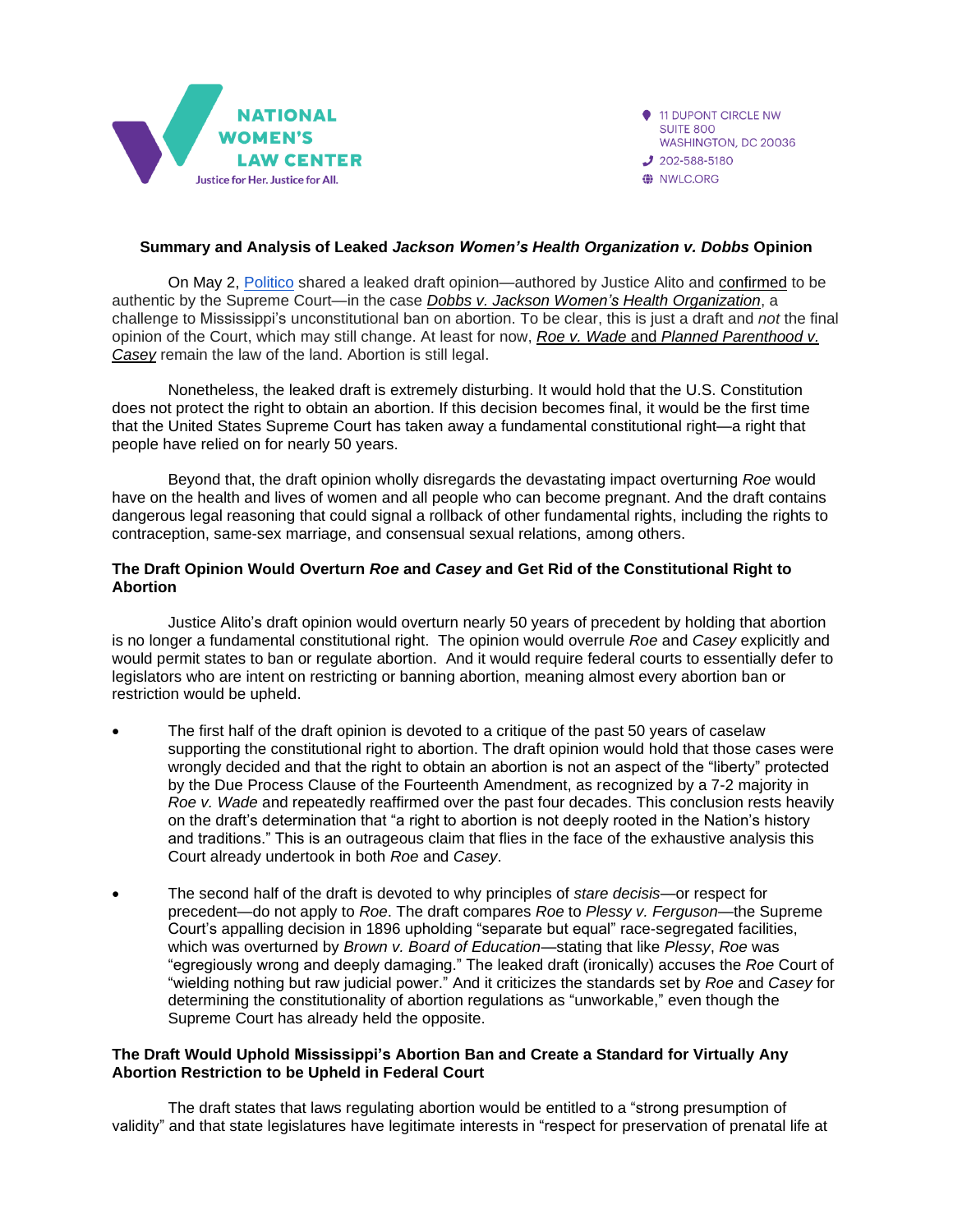all stages of development." This would lead to almost every abortion restriction or ban being upheld by federal courts. In this case, Justice Alito would uphold Mississippi's abortion ban—even though it applies before viability and only allows an exception in the most extreme and narrow of circumstances (when there is a "medical emergency" or "severe fetal abnormality"). Applying this new test, Justice Alito would uphold that law simply because Mississippi stated that it has an "interest in protecting the life of the unborn."

# **The Draft Opinion Repudiates Abortion as Part of Gender Equality and Seeks to Return Us to a Time When Women—and Many Others—Were Not Equal in the Eyes of the Law**

The primary focus of Justice Alito's draft opinion is a lengthy review of common law court decisions, 19th century statutes, and historical legal treatises—all written by men memorializing the law at a time when women generally had no independent legal status—to conclude that the right to liberty does not encompass the right to abortion. In this way, the draft relies on a sexist history of men denying rights to women in order to deny rights to women and all who can become pregnant.

- In holding that the Constitution does not protect the right to abortion, the draft devotes a single, cursory paragraph to rejecting the argument that the right to abortion is protected by the Equal Protection Clause of the Fourteenth Amendment. Without engaging any of the arguments [advanced by the National Women's Law Ce](https://nwlc.org/resource/nwlc-files-amicus-brief-on-behalf-of-72-organizations-in-supreme-court-case-deciding-the-future-of-the-right-to-abortion-2/)nter and other *amici* about how the right to abortion is critical to the equality of women and all who can become pregnant, the draft concludes that the Equal Protection argument is "squarely foreclosed by our precedents." In so holding, the draft fails to grapple with many recent anti-discrimination cases and instead relies on an outdated and disfavored decision from 1974, *Geduldig v. Aiello*, in which the Supreme Court took the remarkable position that discrimination on the basis of pregnancy is somehow not discrimination on the basis of sex—a position that was specifically repudiated by Congress through the passage of the Pregnancy Discrimination Act.
- Critically, the draft minimizes and ignores the reliance interests individuals have in the right to abortion that were central to *Casey*. In *Casey*, the Court emphasized that people had "organized intimate relationships and made choices that define their views of themselves and their places in society in reliance on the availability of abortion" and that the "ability of women to participate equally in the economic and social life of the Nation has been facilitated by their ability to control their reproductive lives."<sup>1</sup> Justice Alito's draft opinion dismisses these interests as not "concrete," like property or contract rights, and therefore not something that the Court has "the authority or expertise to adjudicate." In this cursory discussion, the draft notably cites the National Women's Law Center's *[amicus](https://nwlc.org/resource/nwlc-files-amicus-brief-on-behalf-of-72-organizations-in-supreme-court-case-deciding-the-future-of-the-right-to-abortion-2/)* brief but fails to engage with the brief's thorough explanation of how abortion is critical to the autonomy, health, economic opportunity, and equality of women and all who can become pregnant.

It's not only women and people who can become pregnant who would be left out of Justice Alito's reading of the Constitution. The reasoning Justice Alito employs in the leaked draft would also dangerously limit the scope of constitutional rights to only those "deeply rooted" at the drafting of the Constitution, when people of color, people with disabilities, LGBTQ people, and so many others also wholly lacked legal rights.

## **The Leaked Draft Barely Mentions Women Or Others Who Can Get Pregnant—Except To Wrongly Suggest That Forced Pregnancies Will Not Harm Them**

Those who will be harmed by this decision—if it becomes final—receive only a few paragraphs of discussion in a nearly 70-page opinion. The draft fails entirely to grapple with how the right to abortion is critical to the personal autonomy and bodily integrity of women and all people who can become pregnant.

When Justice Alito does discuss people who can get pregnant, he dismissively suggests that they will not be harmed by forced pregnancy because, he claims, attitudes have shifted about pregnancy outside of marriage, federal and state laws ban discrimination based on pregnancy and provide for parental leave and insurance coverage, and safe haven laws allow parents to put babies up for adoption

<sup>1</sup> *Planned Parenthood of Southeastern Pennsylvania v. Casey*, 505 U.S. 833, 856 (1992).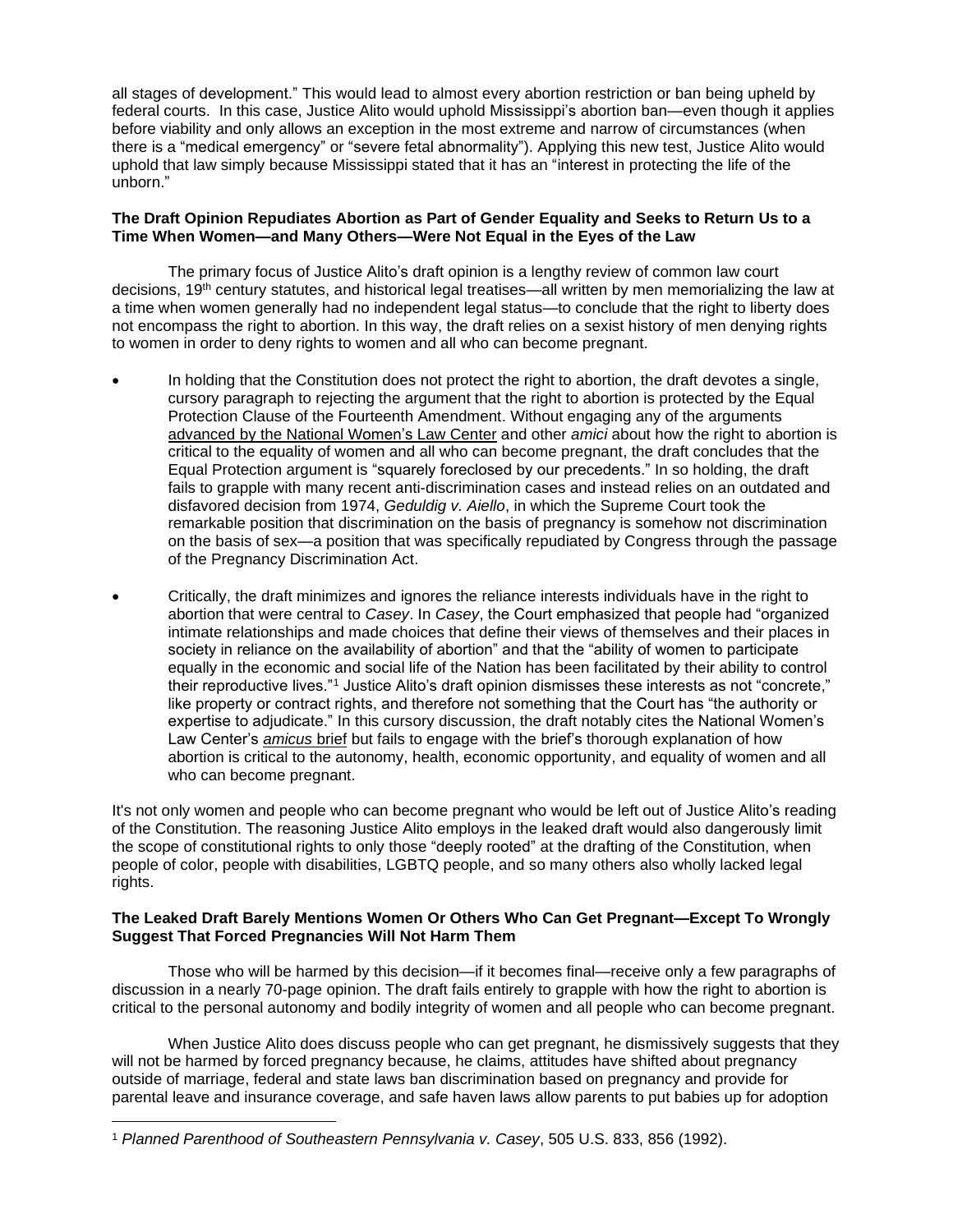without facing criminal prosecution.<sup>2</sup> As the National Women's Law Center emphasized in our *[amicus](https://nwlc.org/resource/nwlc-files-amicus-brief-on-behalf-of-72-organizations-in-supreme-court-case-deciding-the-future-of-the-right-to-abortion-2/)* [brief,](https://nwlc.org/resource/nwlc-files-amicus-brief-on-behalf-of-72-organizations-in-supreme-court-case-deciding-the-future-of-the-right-to-abortion-2/) however, these protections are not nearly enough to prevent harm to those who will be forced to carry pregnancies.

- The draft fails to grapple with the physical toll of pregnancy and childbirth, including the potential long-term health implications as well as the risk of maternal mortality, particularly among Black women who face crisis-level pregnancy-related mortality rates.
- The draft blithely overlooks the glaring gaps in the protections it cites to. Pregnant and parenting [students](https://nwlc.org/resource/stopping-school-pushout-for-girls-who-are-pregnant-or-parenting/) and workers continue to face [discrimination,](https://nwlc.org/resource/fighting-for-fairness-for-pregnant-workers-in-the-states/) [job insecurity,](https://nwlc.org/wp-content/uploads/2021/02/PWFA-Making-Room-for-Pregnancy-v4.2-2021.pdf) [loss of earnings,](https://nwlc.org/resource/motherhood-wage-gap-for-mothers-overall/) and diminished professional and educational opportunities. Childbirth and parenting continue to impose [significant costs.](https://nwlc.org/wp-content/uploads/2021/04/A-Lifetimes-Worth-of-Benefits-_FD.pdf) And many of the states with the most restrictive abortion laws fail to support pregnant people, children, and families. In fact, in Mississippi, the very state who is banning abortion in the case before the Court, there is no guaranteed paid family leave, no accommodations for pregnancy in the workplace, and the state has the worst infant mortality rate in the country. Justice Alito ignores all of this.

Finally, Justice Alito cynically suggests that "[w]omen are not without electoral or political power" and "returning the issue of abortion" to the states "allows women on both sides of the abortion issue" to influence state law, highlighting that women constituted 55.5% of Mississippi voters in the 2020 election. Of course, this would come from the same court that has stripped the Voting Rights Act of its power and green lit nearly every voting restriction since.

## **The Leaked Draft Hints at Support for Treating Fetuses as Legal Persons—With Nationwide Implications**

In multiple places, the leaked draft uses language suggesting that fetuses should have legal rights as full persons and emphasizes that states have an interest in protecting "fetal life." This language invites anti-abortion extremists to press arguments with the Court, Congress, and state and local legislatures that fetuses should be treated as legal persons, separate from the pregnant person, with often competing legal interests. If the Supreme Court were to recognize fetuses as "persons" under the Constitution, then it would become unconstitutional for any state to permit abortion. This would mean that abortion would be banned nationwide, even in states that have passed protections for abortion access.

Recognizing "fetal personhood" could have even more far-reaching effects. Already, if abortion is criminalized, pregnancy and pregnancy outcomes will be under greater scrutiny. Pregnant people needing medical treatment for existing health conditions or for complications with their pregnancies may be denied the care they need if there is any risk the care could affect the fetus. And people suffering miscarriage or ectopic pregnancy may not only be denied care to manage the condition, they could also face risk of criminal prosecution and be forced to prove that their pregnancy loss was not their fault. This subordination of the health and lives of pregnant people will become commonplace if fetuses are treated as legal persons under the law. Further, if embryos have status as legal persons, many—including LGBTQ people—may be denied the ability to start a family through assisted reproductive technologies like IVF.

## **Other Fundamental Rights Are at Risk Under the Draft's Cramped Reading of the Constitution**

The leaked draft lays out a roadmap for the Supreme Court's conservative majority to eviscerate other important rights—including the right to contraception and same-sex marriage. Although the draft opinion states that it "concerns the constitutional right to abortion and no other right" and that "nothing in this opinion should be understood to cast doubt on precedent that do not concern abortion," these refrains provide little comfort under the draft's analytical framework.

<sup>&</sup>lt;sup>2</sup> The point about safe haven laws is a clear appeal to Justice Amy Coney Barrett, who asked at oral argument why these laws do not suffice to solve the problem of forced parenthood.